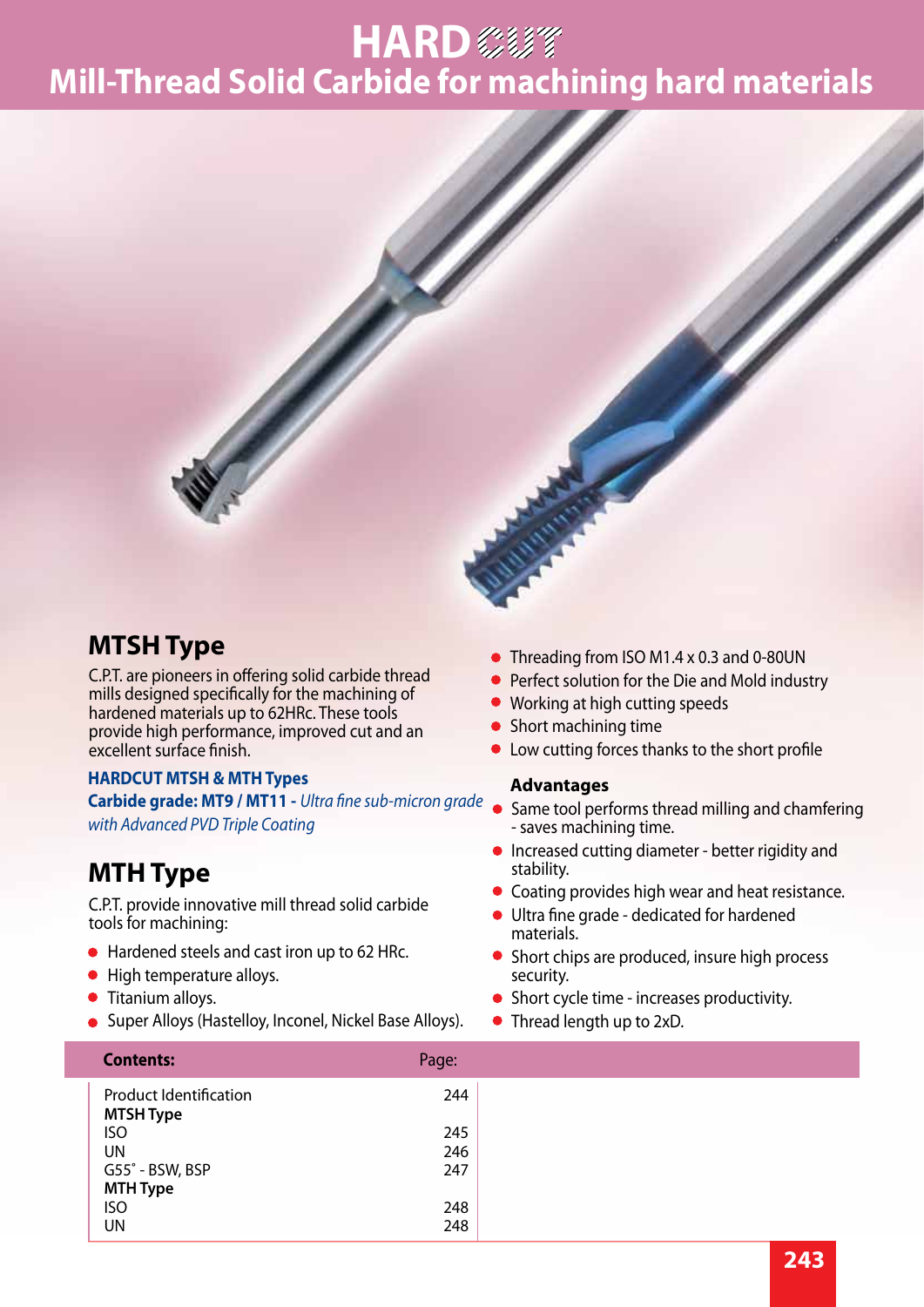

## *Product Identification*  **Mini Mill-Thread MTSH Type Ordering Codes**



#### **MTH Type Ordering Codes**

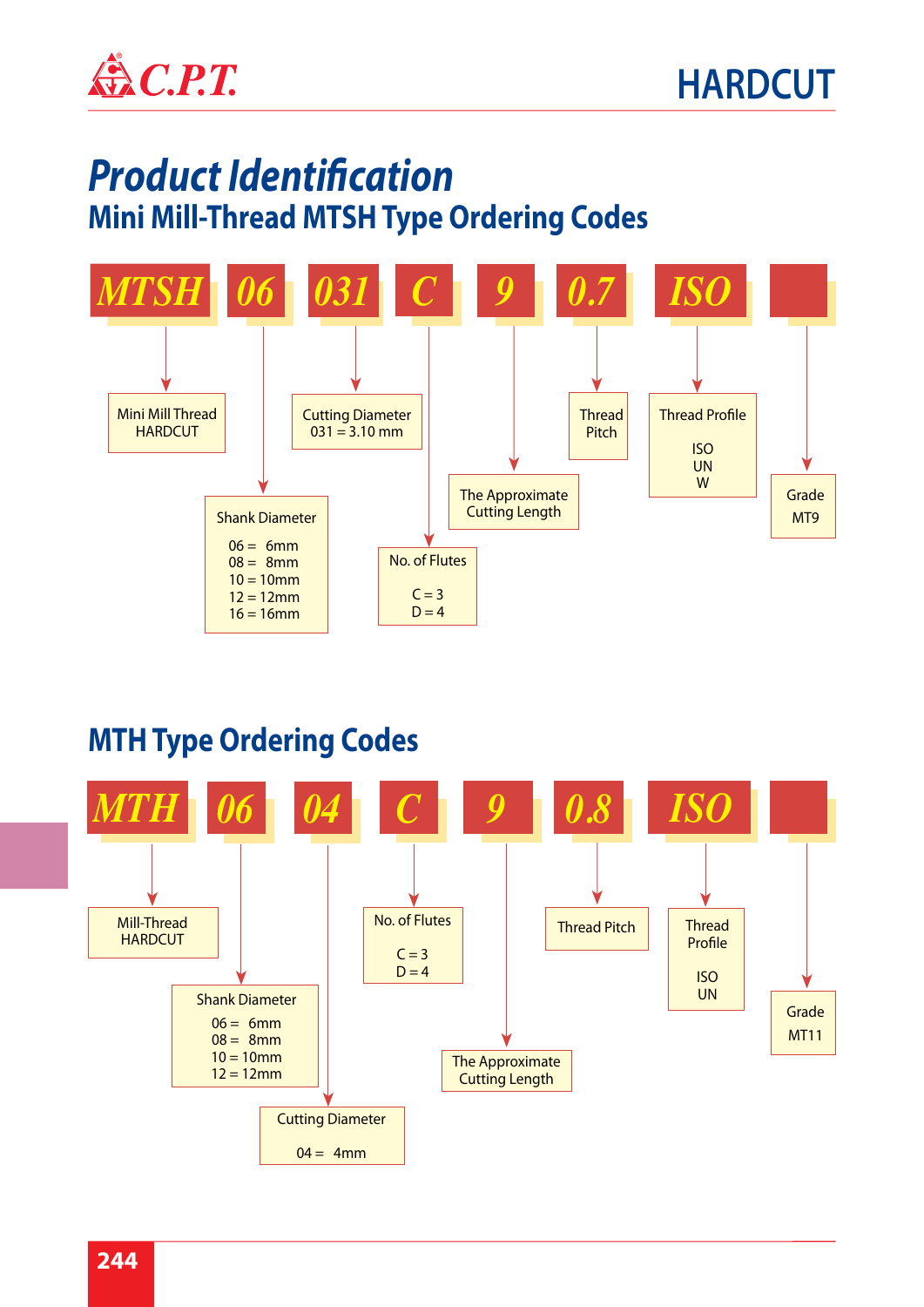# **HARDCUT**



## *ISO* **Same Tool for Internal and External Thread**





For CNC code use M04

| <b>Pitch</b><br>mm | D <sub>1</sub>        | <b>Ordering Code</b>                    | d              | D     | No. of<br><b>Flutes</b>   |      |    | <b>Thread</b><br>depth |
|--------------------|-----------------------|-----------------------------------------|----------------|-------|---------------------------|------|----|------------------------|
| 0.3                | M1.4                  | MTSH03011C4 0.3 ISO                     | 3              | 1.05  | 3                         | 4.0  | 39 | 3xD                    |
| 0.35               | M <sub>1.6</sub>      | <b>MTSH03012C5</b><br>0.35 ISO          | 3              | 1.20  | 3                         | 4.8  | 39 | 3xD                    |
| 0.4                | M <sub>2</sub>        | <b>MTSH06016C4</b><br>0.4 ISO           | 6<br>3         | 1.53  | 3                         | 4.5  | 58 | 2xD                    |
|                    |                       | <b>MTSH03016C6</b><br>0.4 ISO           |                |       |                           | 6.0  | 39 | 3xD                    |
| 0.45               | M2.2                  | <b>MTSH06017C5</b><br>$0.45$ ISO        | $6\phantom{1}$ | 1.65  | 3                         | 5.0  | 58 | 2xD                    |
|                    |                       | <b>MTSH06017C7</b><br>0.45 ISO          |                |       |                           | 7.0  | 58 | 3xD                    |
| 0.45               | M2.5                  | <b>MTSH0602C5</b><br>0.45 ISO           | 6              | 1.95  | $\ensuremath{\mathsf{3}}$ | 5.5  | 58 | 2xD                    |
|                    |                       | <b>MTSH0602C7</b><br>0.45 ISO           |                |       |                           | 7.5  | 58 | 3xD                    |
|                    | M <sub>3</sub><br>0.5 | <b>MTSH06024C6</b><br>0.5 ISO           | 6              | 2.37  | $\mathbf{3}$              | 6.5  | 58 | 2xD                    |
|                    |                       | <b>MTSH06024C9</b><br>0.5<br><b>ISO</b> |                |       |                           | 9.5  | 58 | 3xD                    |
| 0.6                | M3.5                  | MTSH06028C7 0.6<br><b>ISO</b>           | 6              | 2.75  | 3                         | 7.5  | 58 | 2xD                    |
|                    |                       | MTSH06028C10 0.6<br><b>ISO</b>          |                |       |                           | 10.5 | 58 | 3xD                    |
| 0.7                | M <sub>4</sub>        | MTSH06031C9 0.7 ISO                     | 6              | 3.10  | $\sqrt{3}$                | 9.0  | 58 | 2xD                    |
|                    |                       | MTSH06031C12 0.7<br><b>ISO</b>          |                |       |                           | 12.5 | 58 | 3xD                    |
| 0.8                | M <sub>5</sub>        | MTSH06038C12 0.8 ISO                    | 6              | 3.80  | 3                         | 12.5 | 58 | 2xD                    |
|                    |                       | MTSH06038C16 0.8<br><b>ISO</b>          |                |       |                           | 16.0 | 58 | 3xD                    |
| 1.0                | M <sub>6</sub>        | MTSH06047C14 1.0 ISO                    | 6              | 4.65  | $\mathbf{3}$              | 14.0 | 58 | 2xD                    |
|                    |                       | MTSH06047C20 1.0 ISO                    |                |       |                           | 20.0 | 58 | 3xD                    |
| 1.25               | M <sub>8</sub>        | MTSH0606C18 1.25 ISO                    | 6              | 6.00  | $\ensuremath{\mathsf{3}}$ | 18.0 | 58 | 2xD                    |
|                    |                       | MTSH0606C24 1.25 ISO                    |                |       |                           | 24.0 | 58 | 3xD                    |
| 1.5                | M <sub>10</sub>       | MTSH08078C23 1.5 ISO                    | 8              | 7.80  | 3                         | 23.0 | 64 | 2xD                    |
| 1.75               | M <sub>12</sub>       | MTSH1009C26 1.75 ISO                    | 10             | 9.00  | 3                         | 26.0 | 73 | 2xD                    |
| 2.0                | M <sub>16</sub>       | MTSH12118D35 2.0 ISO                    | 12             | 11.80 | $\overline{4}$            | 35.0 | 84 | 2xD                    |

Order example: MTSH 06031C9 0.7 ISO MT9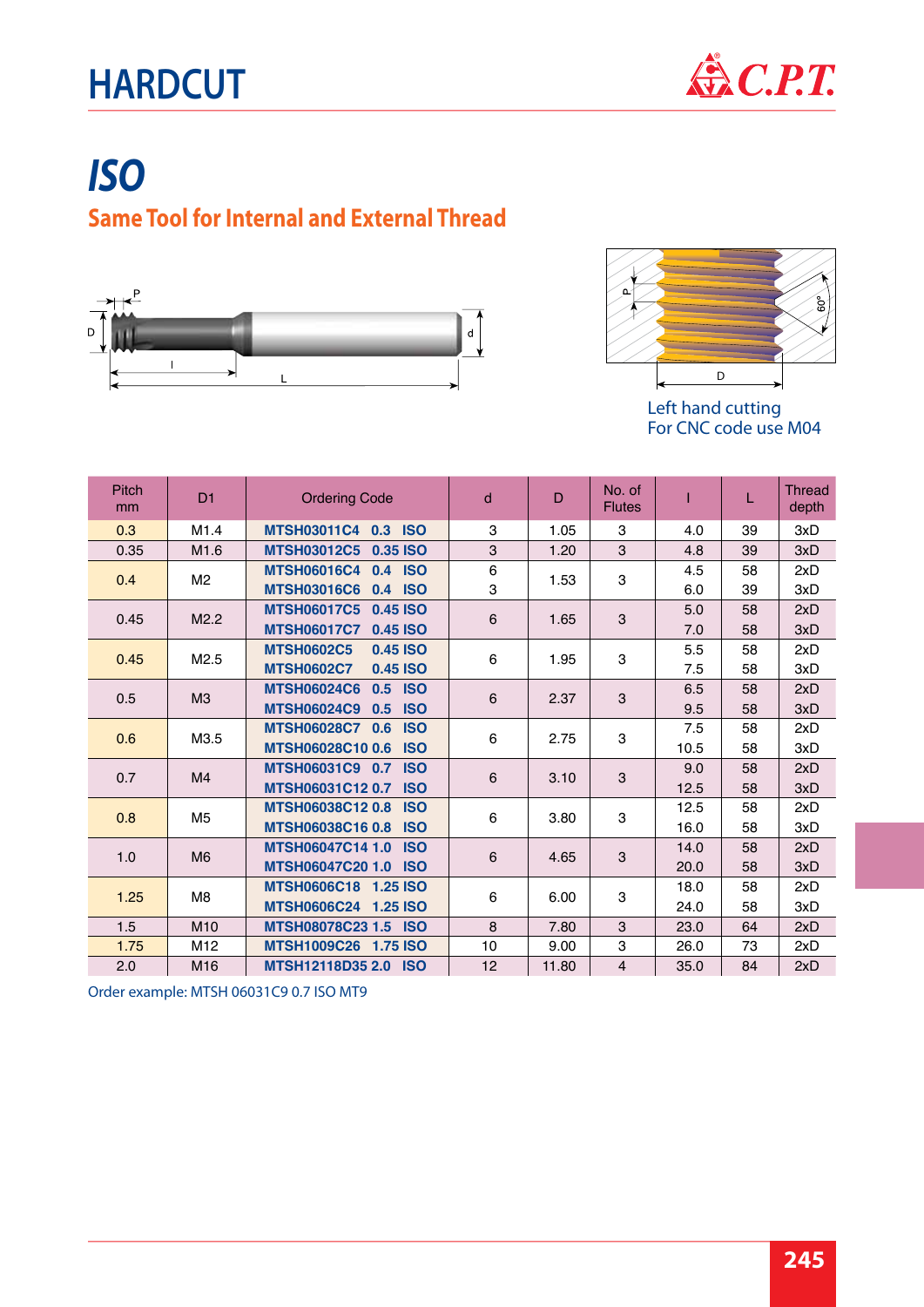



### *UN* **Tools for Internal Thread**





Left hand cutting For CNC code use M04

| <b>Pitch</b><br><b>TPI</b> | <b>UNC</b>              | <b>UNF</b>      | <b>Ordering Code</b>               | d              | D     | No. of<br><b>Flutes</b> |      | L   | <b>Thread</b><br>depth |
|----------------------------|-------------------------|-----------------|------------------------------------|----------------|-------|-------------------------|------|-----|------------------------|
| 80                         |                         | $\Omega$        | MTSH06012C4 80 UN                  | 6              | 1.15  | 3                       | 4.0  | 58  | 3xD1                   |
| 72                         |                         | $\mathbf{1}$    | MTSH06014C3 72 UN                  | 6              | 1.45  | 3                       | 3.7  | 58  | 2xD1                   |
| 72                         |                         | 1               | MTSH03015C6 72 UN                  | 3              | 1.45  | 3                       | 6.0  | 39  | 3xD1                   |
| 64                         | $\mathbf{1}$            | $\overline{2}$  | <b>MTSH06014C3</b><br><b>64 UN</b> | 6              | 1.40  | 3                       | 3.8  | 58  | 2xD1                   |
| 56                         | $\overline{c}$          | 3               | <b>MTSH06016C4</b><br><b>56 UN</b> | 6              | 1.65  | 3                       | 4.4  | 58  | 2xD1                   |
| 56                         | $\overline{2}$          | 3               | <b>MTSH06016C6</b><br><b>56 UN</b> | 6              | 1.65  | 3                       | 6.6  | 58  | 3xD1                   |
| 48                         | 3                       | $\overline{4}$  | <b>MTSH06019C5 48 UN</b>           | 6              | 1.90  | 3                       | 5.2  | 58  | 2xD1                   |
| 40                         | $\overline{4}$          |                 | <b>MTSH06021C6</b><br><b>40 UN</b> | 6              | 2.10  | 3                       | 6.3  | 58  | 2xD1                   |
| 40                         | $\overline{\mathbf{4}}$ |                 | <b>MTSH06021C8</b><br><b>40 UN</b> | 6              | 2.10  | 3                       | 8.0  | 58  | 3xD1                   |
| 40                         | 5                       | $6\phantom{1}6$ | <b>MTSH06024C7</b><br><b>40 UN</b> | $6\phantom{a}$ | 2.45  | 3                       | 7.0  | 58  | 2xD1                   |
| 40                         | 5                       | $6\phantom{1}$  | <b>MTSH06024C9</b><br><b>40 UN</b> | 6              | 2.45  | 3                       | 9.6  | 58  | 3xD1                   |
| 36                         |                         | 8               | <b>MTSH06033C9</b><br><b>36 UN</b> | 6              | 3.30  | 3                       | 9.0  | 58  | 2xD1                   |
| 32                         | 6                       |                 | MTSH06025C7 32 UN                  | 6              | 2.55  | 3                       | 7.1  | 58  | 2xD1                   |
| 32                         | $\,6$                   |                 | <b>MTSH06025C10 32 UN</b>          | $\,6\,$        | 2.55  | 3                       | 10.5 | 58  | 3xD1                   |
| 32                         | 8                       |                 | MTSH06032C9 32 UN                  | 6              | 3.20  | 3                       | 9.5  | 58  | 2xD1                   |
| 32                         | 8                       |                 | <b>MTSH06032C12 32 UN</b>          | $6\phantom{1}$ | 3.20  | 3                       | 12.5 | 58  | 3xD1                   |
| 32                         |                         | 10              | <b>MTSH06037C10 32 UN</b>          | 6              | 3.70  | 3                       | 10.5 | 58  | 2xD1                   |
| 32                         |                         | 10              | <b>MTSH06037C15 32 UN</b>          | 6              | 3.70  | $\mathbf{3}$            | 15.0 | 58  | 3xD1                   |
| 28                         |                         | 12              | <b>MTSH06042C11 28 UN</b>          | 6              | 4.20  | 3                       | 11.0 | 58  | 2xD1                   |
| 28                         |                         | 1/4             | MTSH0605C14 28 UN                  | $\,6$          | 5.00  | 3                       | 14.5 | 58  | 2xD1                   |
| 28                         |                         | 1/4             | MTSH0605C19 28 UN                  | 6              | 5.00  | 3                       | 19.0 | 58  | 3xD1                   |
| 24                         | 10, 12                  |                 | <b>MTSH06035C10 24 UN</b>          | 6              | 3.50  | 3                       | 10.6 | 58  | 2xD1                   |
| 24                         |                         | 5/16, 3/8       | <b>MTSH08066C17 24 UN</b>          | 8              | 6.60  | 3                       | 17.0 | 64  | 2xD1                   |
| 24                         |                         | 5/16, 3/8       | <b>MTSH08066C24 24 UN</b>          | 8              | 6.60  | 3                       | 24.0 | 64  | 3xD1                   |
| 20                         | 1/4                     |                 | <b>MTSH06047C14 20 UN</b>          | 6              | 4.75  | 3                       | 14.0 | 58  | 2xD1                   |
| 20                         | 1/4                     |                 | <b>MTSH06047C19 20 UN</b>          | 6              | 4.75  | 3                       | 19.0 | 58  | 3xD1                   |
| 20                         |                         | 7/16            | MTSH0808C25 20 UN                  | 8              | 8.00  | 3                       | 25.0 | 64  | 2xD1                   |
| 18                         | 5/16                    |                 | MTSH0606C17 18 UN                  | $\,6$          | 6.00  | 3                       | 17.0 | 58  | 2xD1                   |
| 18                         | 5/16                    |                 | MTSH0606C23 18 UN                  | 6              | 6.00  | 3                       | 23.0 | 58  | 3xD1                   |
| 18                         |                         | 5/8             | MTSH1212D35 18 UN                  | 12             | 12.00 | $\overline{\mathbf{4}}$ | 35.0 | 84  | 2xD1                   |
| 16                         | 3/8                     |                 | <b>MTSH08067C22 16 UN</b>          | 8              | 6.70  | 3                       | 22.0 | 64  | 2xD1                   |
| 14                         | $7/16$                  |                 | <b>MTSH08077C25 14 UN</b>          | 8              | 7.70  | 3                       | 25.0 | 64  | 2xD1                   |
| 13                         | 1/2                     |                 | MTSH10092C27 13 UN                 | 10             | 9.20  | 3                       | 27.5 | 73  | 2xD1                   |
| 12                         | 9/16                    |                 | MTSH12105C31 12 UN                 | 12             | 10.50 | 3                       | 31.5 | 84  | 2xD1                   |
| 11                         | 5/8                     |                 | <b>MTSH12114C34 11 UN</b>          | 12             | 11.40 | 3                       | 34.5 | 84  | 2xD1                   |
| 10                         | 3/4                     |                 | <b>MTSH16144D41 10 UN</b>          | 16             | 14.40 | $\overline{4}$          | 41.5 | 105 | 2xD1                   |

Order example: MTSH 06047C14 20 UN MT9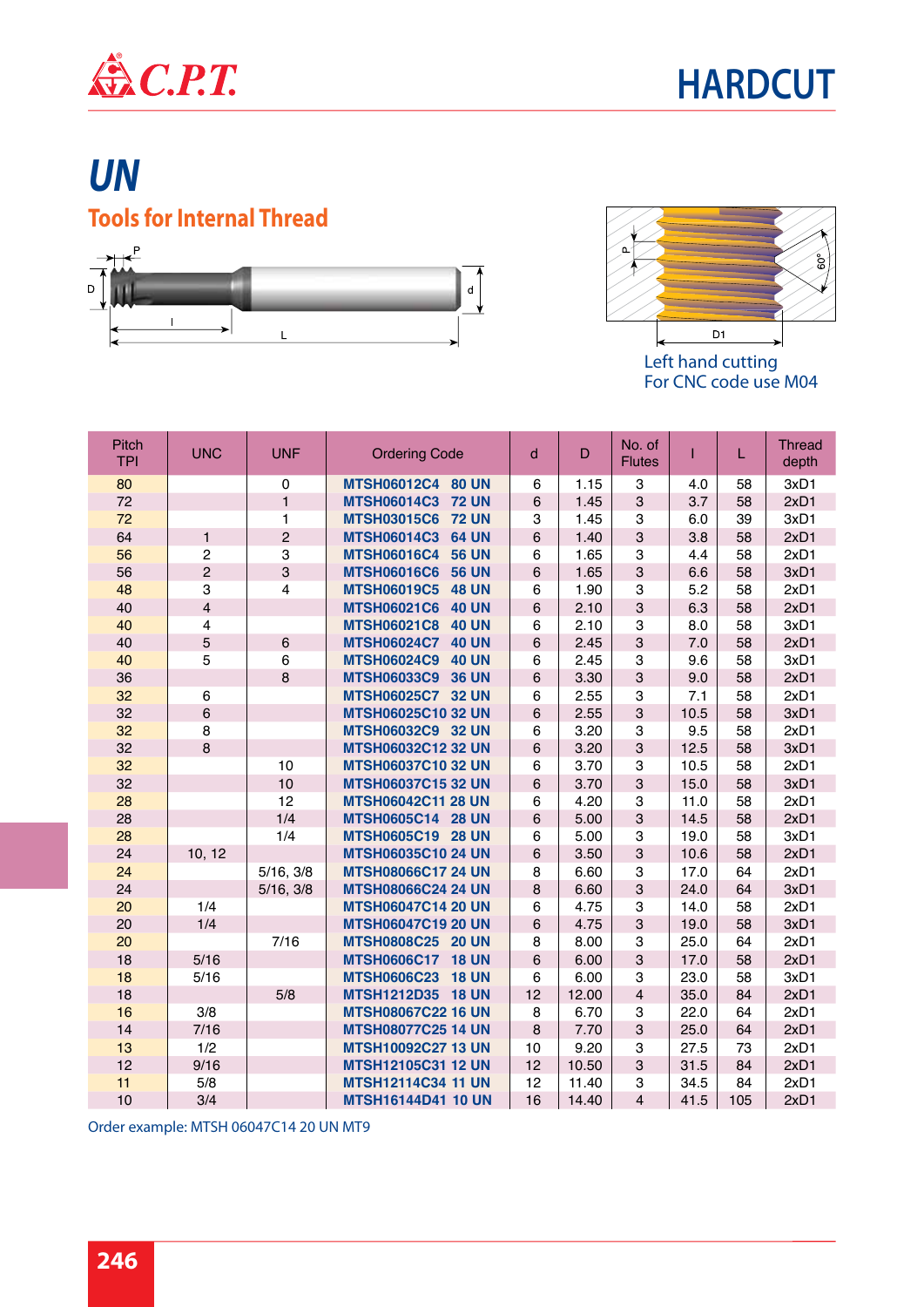# **HARDCUT**



## *G* **(55º) BSW, BSP**

#### **Same Tool for Internal and External Thread**





Left hand cutting For CNC code use M04

| Pitch<br><b>TPI</b> | Standard     | <b>Ordering Code</b>              |    |      | No. of<br><b>Flutes</b> |      |     | <b>Thread</b><br>depth |
|---------------------|--------------|-----------------------------------|----|------|-------------------------|------|-----|------------------------|
| 28                  | G1/8         | <b>MTSH08078 C19 28W</b>          | 8  | 7.8  | 3                       | 19.5 | 64  |                        |
| 19                  | $G1/4 - 3/8$ | <b>MTSH1010</b><br><b>D30 19W</b> | 10 | 10.0 | 4                       | 30.0 | 73  | 2xD1                   |
| 14                  | $G1/2-7/8$   | <b>MTSH1212 D37 14W</b>           | 12 | 12.0 | 4                       | 37.0 | 84  |                        |
| 11                  | $G \geq 1$   | <b>MTSH1616</b><br><b>D44 11W</b> | 16 | 16.0 | 4                       | 44.0 | 105 |                        |

Order example: MTSH 1010D30 19 W MT9